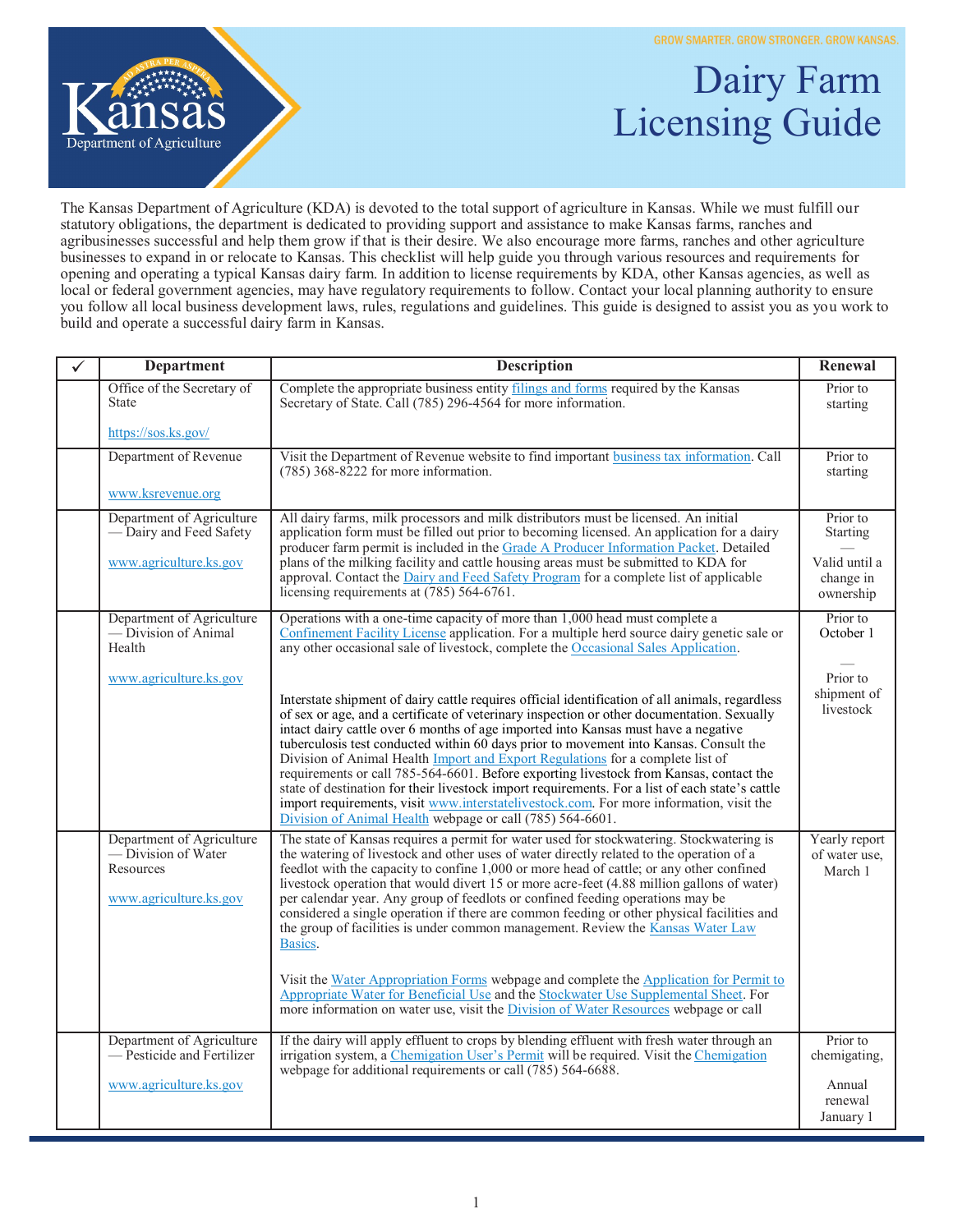

## Dairy Farm Licensing Guide

| <b>Department</b>                                                                                                             | <b>Description</b>                                                                                                                                                                                                                                                                                                                                                                                                                                                                                                                                                                                                                | Renewal                                    |
|-------------------------------------------------------------------------------------------------------------------------------|-----------------------------------------------------------------------------------------------------------------------------------------------------------------------------------------------------------------------------------------------------------------------------------------------------------------------------------------------------------------------------------------------------------------------------------------------------------------------------------------------------------------------------------------------------------------------------------------------------------------------------------|--------------------------------------------|
| Department of Agriculture<br>— Weights and Measures<br>www.agriculture.ks.gov                                                 | No license is needed from Weights and Measures. Any business with a weighing or<br>measuring device (e.g. scales, fertilizer meters, oil meters, measuring tapes, electric car<br>chargers, taxi meters, etc.) must hire a licensed service company to inspect and test devices<br>once annually, and any time additional maintenance, repairs, adjustments and calibrations are<br>made throughout the year if the devices are used to determine the cost of any transaction.                                                                                                                                                    | Annual<br>service                          |
|                                                                                                                               | Examples include scales at grocery stores, yogurt shops, restaurants, hardware stores,<br>nurseries, seed dealers, etc. Examples of meters include meters used at a car service center to<br>add oil to your engine, fertilizer meters at agronomy centers, water meters in grocery stores<br>for sale of bottled water, etc. For more information, visit the Weights and Measures Program<br>webpage or call (785) 564-6681.                                                                                                                                                                                                     |                                            |
| Department of Health and<br>Environment — Bureau of<br>Water, Livestock Waste<br>Management Section<br>www.kdheks.gov         | Any facility that confines 300 animal units or more or has a daily discharge must register<br>with the Kansas Department of Health and Environment (KDHE). Animal units can be<br>calculated on the registration form. The need for additional permits and nutrient management<br>plans will be determined based upon the number of animal units and pollution potential.<br>Review the Regulatory Guidance for Large Dairy Operations handbook. Additional<br>requirements may exist if a facility of any size is considering composting. For more<br>information, contact Livestock Waste Management webpage at (785) 296-6432. | Prior to<br>construction                   |
| Department of Health and<br>Environment — Bureau of<br>Water, Industrial Program<br>Section<br>www.kdheks.gov                 | An NPDES Construction Stormwater Permit is required only if one or more acres are<br>disturbed during construction. The permit is required prior to the start of soil disturbing<br>activities (construction). For more information, visit the KDHE Industrial Programs website<br>or call (785) 296-5549.                                                                                                                                                                                                                                                                                                                        | Prior to<br>construction                   |
| Department of Health and<br>Environment — Bureau of<br>Water, Municipal Program<br>Section<br>www.kdheks.gov                  | If the facility will employ an on-site wastewater treatment system for human wastewater<br>rather than utilize a municipal sanitary sewer for handling and disposal of sewage from the<br>facility, contact the KDHE Municipal Program Section at (785) 296-5527 for construction<br>and permitting requirements.                                                                                                                                                                                                                                                                                                                 | Prior to<br>construction                   |
| Department of Health and<br>Environment — Bureau of<br>Water, Public Water<br>Supply and Geology &<br>Well Technology Section | If the facility will not utilize a municipal public water supply or rural water supply as the<br>source of drinking water and the facility will serve 25 people or more per day, 60 or more<br>days per year, it will be considered a public water supply subject to state/federal drinking<br>water requirements. Contact the KDHE Public Water Supply Section at (785) 296-5514.<br>Water wells shall be constructed by Kansas-licensed water well contractors. There are                                                                                                                                                       | Prior to<br>construction                   |
| www.kdheks.gov                                                                                                                | special construction requirements for water wells serving public water supplies. For more<br>information, contact the KDHE Geology & Well Technology Section at $(785)$ 296-3565.                                                                                                                                                                                                                                                                                                                                                                                                                                                 |                                            |
| Department of Health and<br>Environment — Bureau of<br>Environmental<br>Remediation, Storage Tank<br>Section                  | Entities operating their own fuel tanks may be required to register with the Kansas<br>Department of Health and Environment (KDHE). Review information about above ground<br>storage tanks (AST) and underground storage tanks (UST). Review the KDHE Storage Tank<br>Section website for further information, or call (785) 296-1678 for permitting information.                                                                                                                                                                                                                                                                 | Prior to<br>installing<br>tanks,<br>Annual |
| www.kdheks.gov                                                                                                                | The Kansas Small Business Environmental Assistance Program (SBEAP) has AST program<br>highlights and registration requirements in addition to assistance with UST inventory control.                                                                                                                                                                                                                                                                                                                                                                                                                                              | renewal<br>August 1                        |